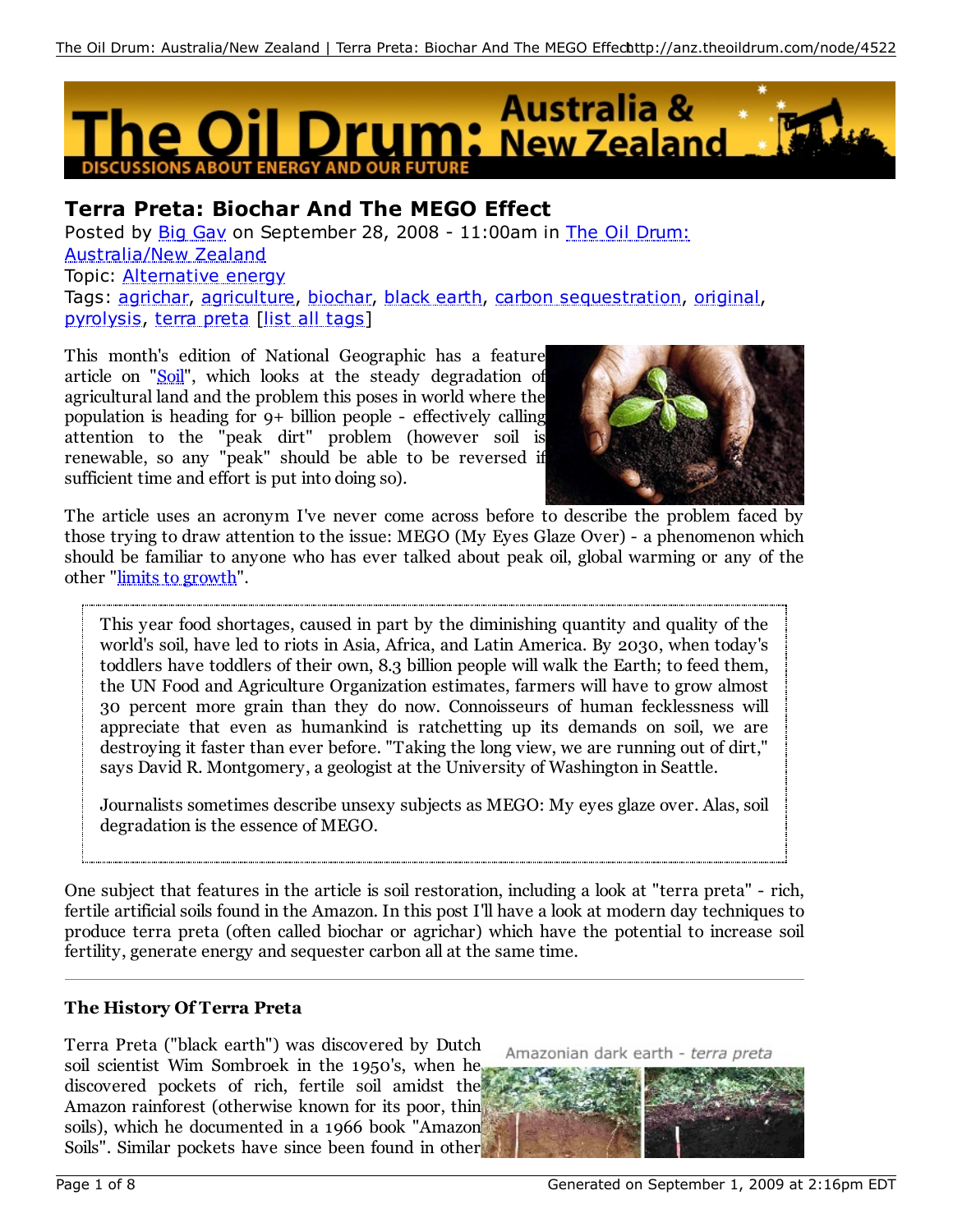The Oil Drum: Australia/New Zealand | Terra Preta: Biochar And The MEGO Effechttp://anz.theoildrum.com/node/4522

sites in Ecuador and Peru, and also in Western Africa (Benin and Liberia) and the Savannas of South Africa. Carbon dating has shown them to date back between 1,780 and 2,260 years.

Terra preta is found only where people lived - it is an artificial, human-made soil, which originated before the arrival of Europeans in South America. The soil is rich Left a nutrient-poor oxisol; right an oxisol transformed in minerals including phosphorus, calcium, zinc, and into fertile terra preta - photo courtesy of Bruno Glaser manganese - however its most important ingredient is charcoal, the source of terra preta's color.



It isn't entirely clear if the Amazon Indians whose old settlements terra preta is found at deliberately created the soils or if they were an accidental by-product of "slash and smoulder" farming techniques, though the emerging consensus seems to be that the Indians deliberately created the material, with some early European accounts in the area noting the practice still being performed.

The key ingredient is apparently the activated carbon in the charcoal. Activated carbon has a complex, spongelike molecular structure - a single gram can have a surface area of 500 to 1,500 square meters (or about the equivalent of one to three basketball courts). Having this material in the soil has several beneficial effects, including a 20% increase in water retention, increased mineral retention, increased mineral availability to plant roots, and increased microbial activity.

It has also been shown to be particularly beneficial to arbuscular mycorrhizal fungi, which form a symbiotic relationship with plant root fibers, allowing for greater nutrient uptake by plants. There is speculation that the mycorrhizal fungi may play a part in terra preta's ability to seemingly regenerate itself.



## **Pyrolysis and Eprida**

Modern day producers of biochar (agrichar) take dry biomass and bake it in a kiln to produce charcoal. Biochar is the term for what is left over after the energy is removed: a charcoal-based soil amendment - this process is called pyrolysis. Various gases and oils are driven off the material during the process and then used to generate energy. The charcoal is buried in the ground, sequestering the carbon that the growing plants had pulled out of the atmosphere. The end result is increased soil fertility and an energy source with negative carbon emissions.

Eprida is a company founded by Danny Day, which is attempting to commercialise the idea by building systems that turn farm waste into hydrogen, biofuel, and biochar (see here for a short movie explaining their process).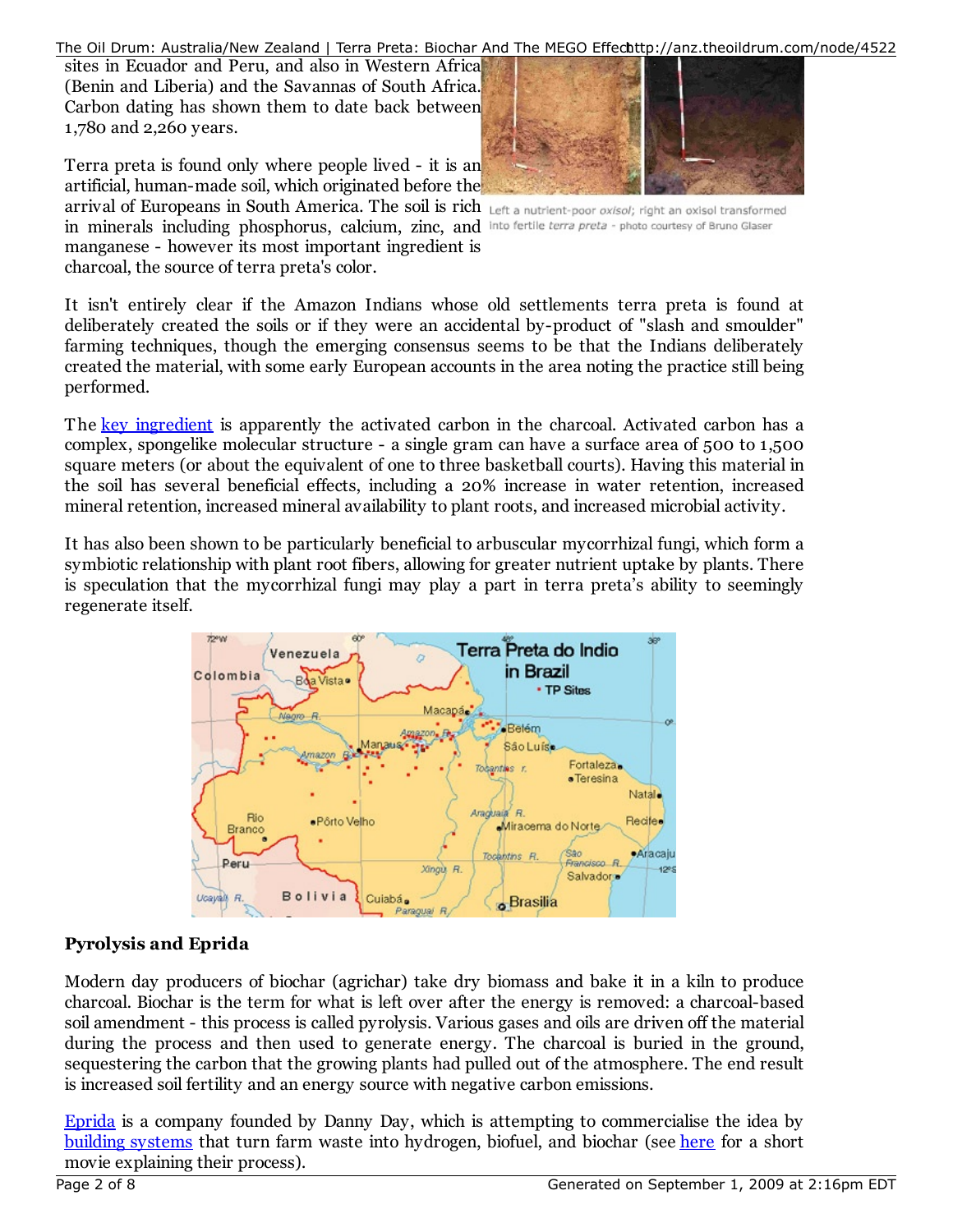The Eprida technology uses agricultural waste biomass to produce hydrogen-rich biofuels and a new restorative high-carbon fertilizer (ECOSS) ...In tropical or depleted soils ECOSS fertilizer sustainably improves soil fertility, water holding and plant yield far beyond what is possible with nitrogen fertilizers alone. The hydrogen produced from biomass can be used to make ethanol, or a Fischer-Troupsch gas-to-liquids diesel (BTL diesel), as well as the ammonia used to enrich the carbon to make ECOSS fertilizer.

We don't maximize for hydrogen; we don't maximize for biodisel; we don't maximize for char...By being a little bit inefficient in each, we approximate nature and get a completely efficient cycle.



The potential power of biochar lies in this closed loop production process , where agricultural practices involving biochar production see increasing returns of crop yields, energy and soil fertility over time.

Biochar also has potential to address problems such as waste disposal and rural development. A significant proportion of the world's population relies on charcoal as a cooking fuel, the production of which drives deforestation in Africa and other places.

Replacing traditional charcoal kilns with modern pyrolysis units could reduce the demand for wood from forests by increasing the efficiency of energy production and adding the ability to use any source of biomass, including agricultural waste products. This would also help to reduce respiratory diseases in the developing world, particularly amongst children.

There has also been speculation that pyrolysis could be a useful technique for dealing with the huge swathes of Canadian forests that have been killed by pine beetles recently.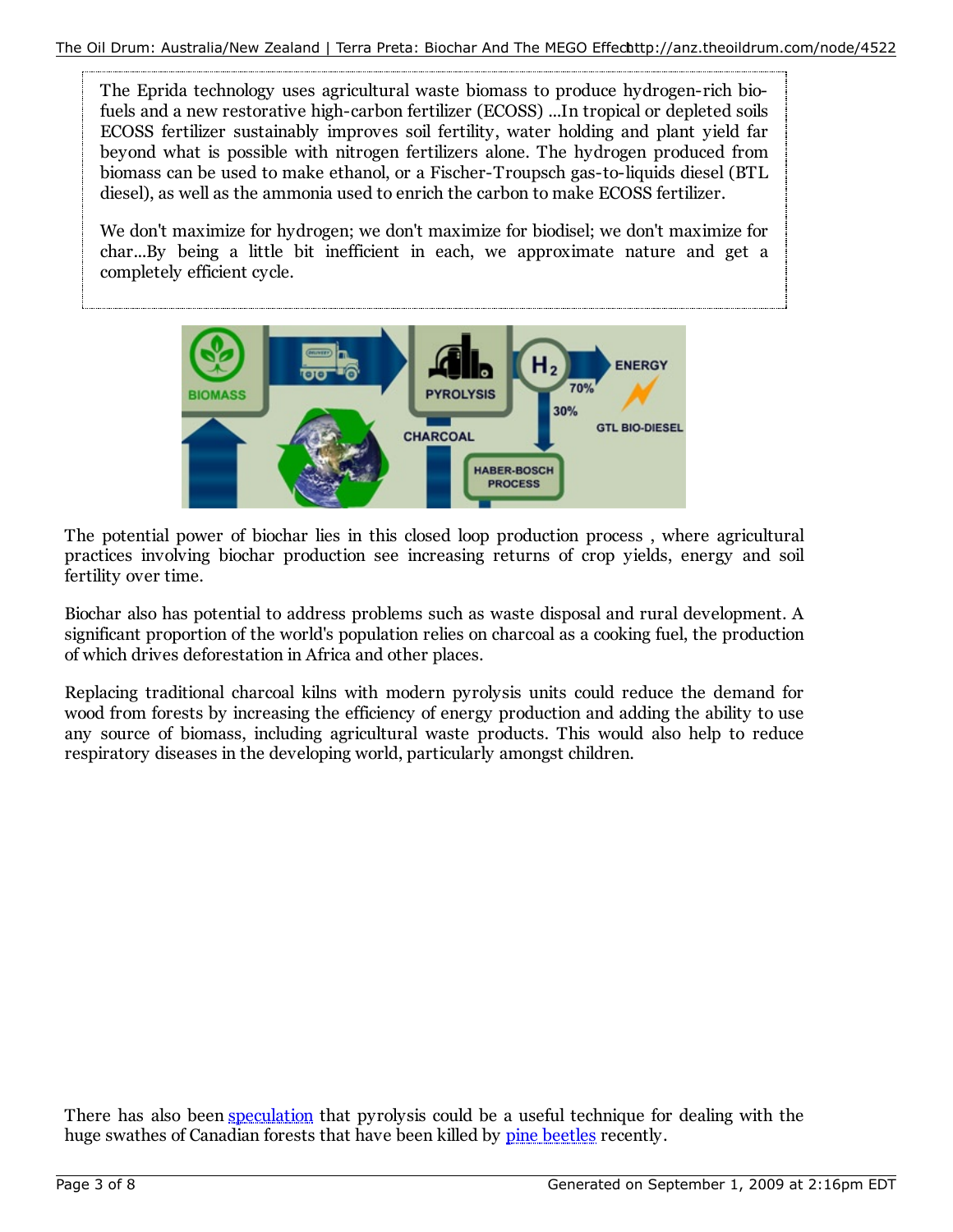Some industry participants believe that energy, rather than agriculture, will be the key driver for adopting biomass pyrolysis. Desmond Radlein of Dynamotive Energy Systems has been quoted as saying "It is wishful thinking that people will switch to renewable fuels unless it is cheaper. All of this is tied to the price of oil; as it goes up, many more things are possible." The Oil Drum: Australia/New Zealand | Terra Preta: Biochar And The MEGO Effechttp://anz.theoildrum.com/node/4522

Another company active in the pyrolysis sector is Best Energies. Technical Manager Adriana Downey recently had an interview with Beyond Zero Emissions, talking about some of the pilot programs they have been running and plans to build the first fully commercial scale pyrolysis plant in Australia.

Lukas's program with the NSW DPI (Department of Primary Industries) in Northern NSW have basically taken some of the agrichar material that we've made here at Best Energies and they've been trialling that material in different agronomic applications to see how the agrichar, when its applied, can help crop-productivity and improve the sustainability of agriculture as well as, and what you guys are more interested in, sequester carbon long-term in soils and also decrease the potent greenhouse gas nitrous oxide emissions from soil. ...

The agrichar when it's applied to the soil has a good effect on the general physical structure of the soil. Because the agrichar has a really high surface area, it means that there's lots of pores in the soil which can then retain moisture and act as little reservoirs for the water to be retained in the soil. As well as this, all of the surface area helps to bind nutrients in the soil and also provides a microhabitat for micro organisms in the soil which are essential for the natural processes in the soil which allow micro organisms to flourish.



### **Carbon Capture Potential**

There is a large difference between terra preta and ordinary soils - a hectare of meter-deep terra preta can contain 250 tonnes of carbon, as opposed to 100 tonnes in unimproved soils from similar parent material, according to Bruno Glaser, of the University of Bayreuth, Germany. The difference in the carbon between these soils matches all of the carbon contained in the vegetation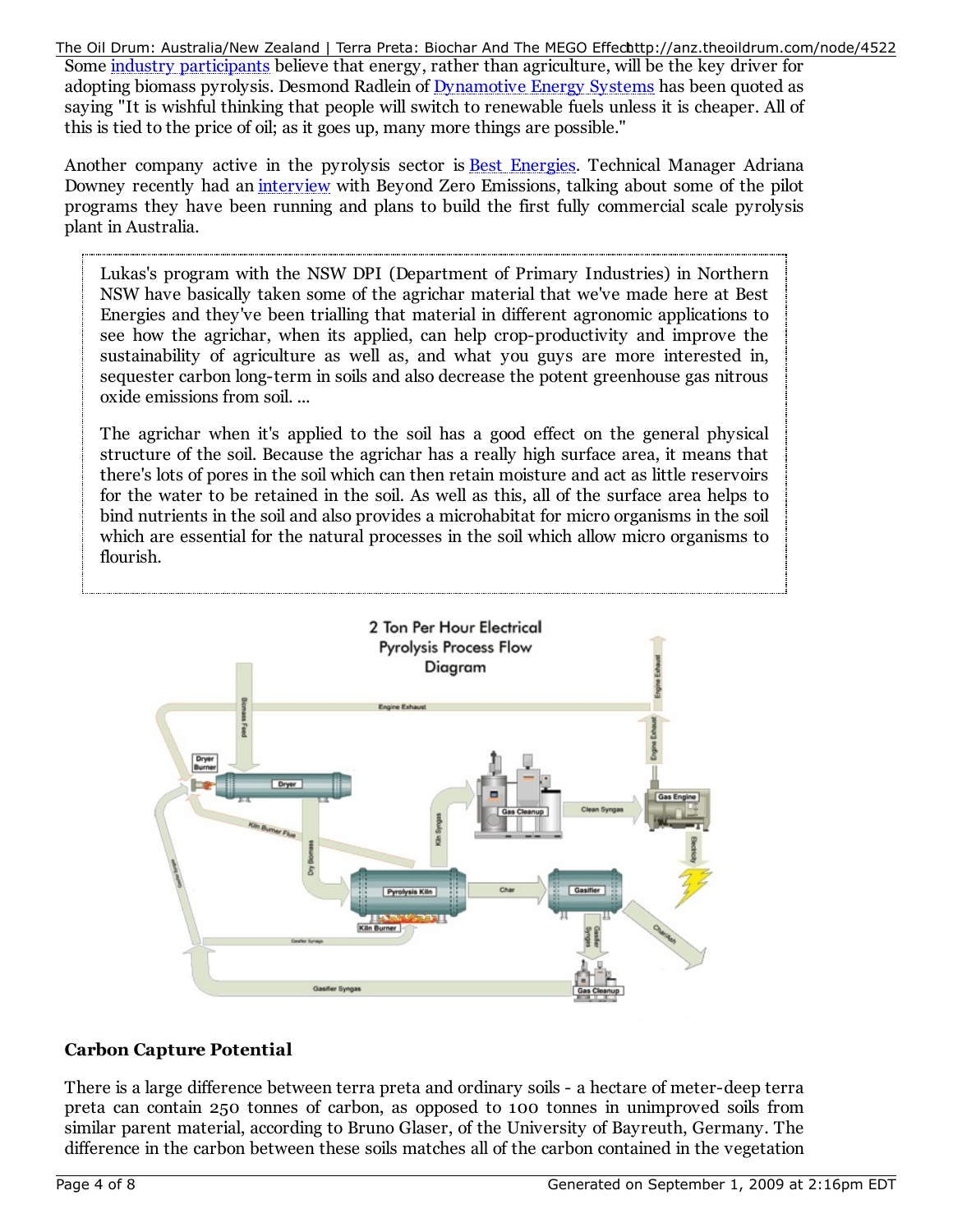on top of them. The Oil Drum: Australia/New Zealand | Terra Preta: Biochar And The MEGO Effechttp://anz.theoildrum.com/node/4522

The ABC's "Catalyst" program last year had a feature on " $\Delta$ grichar – A solution to global warming ?" (shown below) in the lead up to an international biochar conference in Terrigal, NSW, which included Tim Flannery talking about the potential for sequestering gigatonnes of carbon in the soil.

This year's International Biochar Initiative conference has just been held in Newcastle-upon-Tyne in the UK.



It is not yet clear what the limits are to how much biochar can be added to the soils using these techniques, however some fairly extravagant claims about biochar's capacity to capture carbon have been made. Soil scientist and author of "Amazonian Dark Earths: Origin, Properties, Management" Johannes Lehmann believes that a strategy combining biochar with biofuels could ultimately offset 9.5 billion tons of carbon per year - an amount equal to the total current fossil fuel emissions. Lehmann also notes that unlike biodiesel and corn ethanol, biochar doesn't take land away from food production.

If true, this would be an interesting form of geoengineering to try and reverse the effects of global warming (and one far less risky than some of the alternatives proposed) but I would still question our ability to turn all the world's oil, coal and gas reserves back into rich soil via burn atmosphere - pyrolysis loop.

## **Criticisms**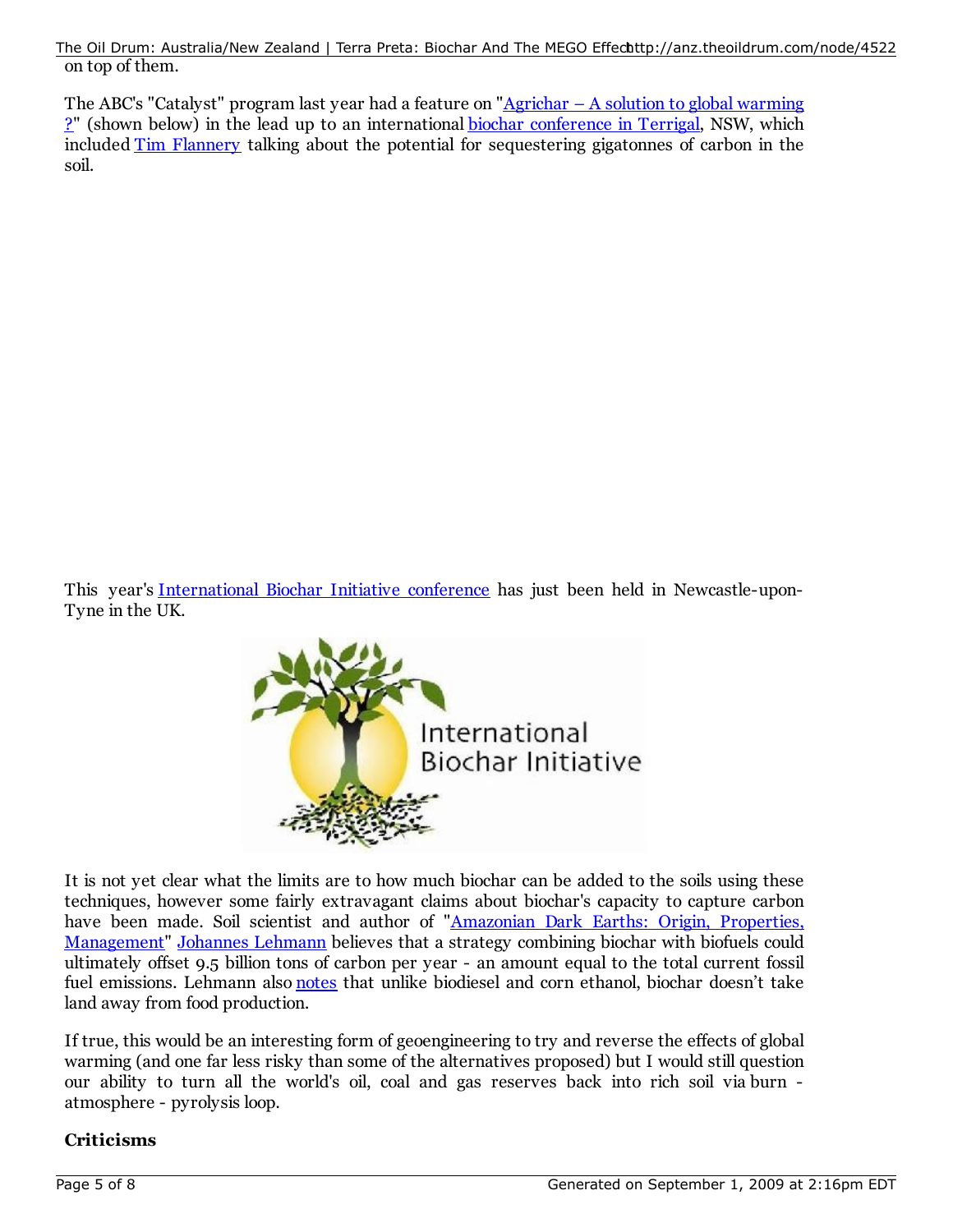A number of criticisms have been made about biochar. These include: The Oil Drum: Australia/New Zealand | Terra Preta: Biochar And The MEGO Effechttp://anz.theoildrum.com/node/4522

\* The technology to implement the process is still immature.

\* Scientists don't know how much charcoal farmers should use, how they should apply it, or which feedstocks work best.

\* Farmers are reluctant to spread unproven products on their fields, so the few companies manufacturing biochar have struggled to find buyers.

\* Charcoal production can generate toxic waste if performed incorrectly.

\* The energy needed to produce, transport, and bury biochar could outweigh the carbon savings.

\* Some analysts say the economics of the process will not be acceptable until carbon markets are established, allowing farmers to earn carbon credits for applying biochar to their fields.

\* Some environmental activists claim that applying the process on a large scale would result in further rainforest clearing which would actually degrade soil quality and increase global warming.

#### **Rhizome In The Amazon**

Jeff Vail recently had a post on a "Rhizome Template in the Amazon ?", which looked at a paper by Mark Heckenberger suggesting that a dense civilization of networked villages once existed in the Amazon, which Jeff noted was interesting because it "appears to show a form of organization that permits density without significant hierarchy".

The paper shows that the Xingu region of the Amazon was once populated by a grid-like pattern or villages, each connected by a precisely aligned network of roadways (the Xingu river is the Amazon's second longest tributary, with the region currently experiencing tension over plans to dam the river).

Here's an alternate mode of organization--a networked "grid," "lattice," or "peer-topeer" structure of small, minimally self-sufficient villages, or "rhizome" as proposed in my article The Hamlet Economy. The Xingu settlement structure seems to consicously model itself in the latter pattern. Heckenberger even notes that each village was surrounded by a buffer zone of "managed parkland," exactly the kind of fall-back, resiliency-enhancing production zone that I recommended for rhizome. Here's a link to a satellite image of one section fo Xingu settlement.

Did this Xingu civilization really develop a dense, ecologically sustainable civilization without hierarchal structure? Or did they simply find a new way to impose hierarchy without developing the signatures of "central places"? Was this a conscious reaction to prior abuses of hierarchy, or simply an expedient to survival in the dense forrests and poor agricultural soils of the Amazon? We don't know the answers to these questions at this time, but the research of Heckenberger and his colleagues suggests that there is still a great deal for us to learn from the past about how we can best live in the future

Heckenberger also examined the terra preta pockets in the region, which is described briefly in an interesting article by Charles Mann in The Atlantic Monthly called "1491".

Scientific American also notes the correlation between the lost cities of the Amazon and terra preta in "Ancient Amazon Actually Highly Urbanized", as does The Vermont Quarterly in "Pay Dirt".

Terra preta, Woods guesses, covers at least 10 percent of Amazonia, an area the size of France. It has amazing properties, he says. Tropical rain doesn't leach nutrients from terra preta fields; instead the soil, so to speak, fights back. Not far from Painted Rock Cave is a 300-acre area with a two-foot layer of terra preta quarried by locals for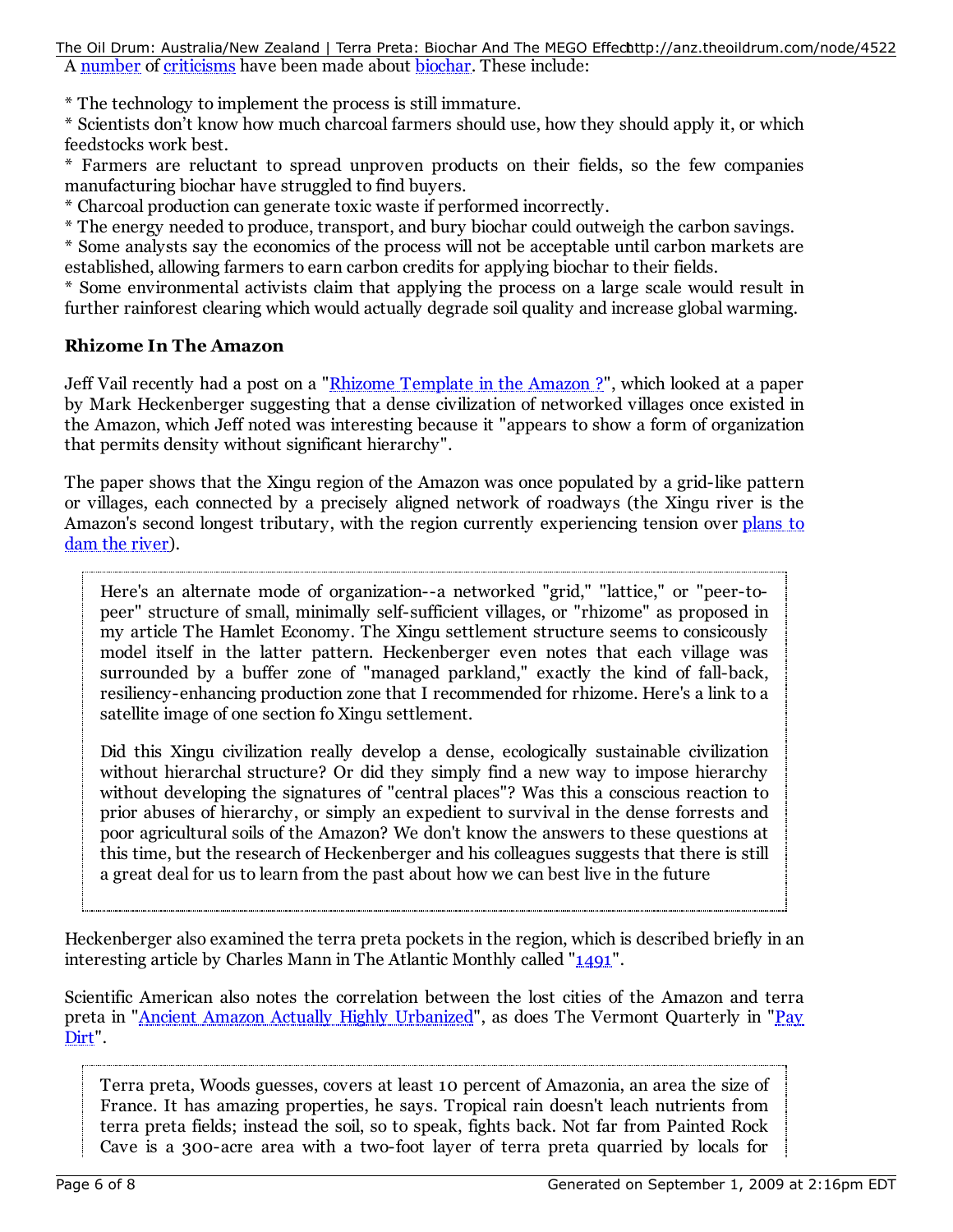The Oil Drum: Australia/New Zealand | Terra Preta: Biochar And The MEGO Effechttp://anz.theoildrum.com/node/4522

potting soil. The bottom third of the layer is never removed, workers there explain, because over time it will re-create the original soil layer in its initial thickness. The reason, scientists suspect, is that terra preta is generated by a special suite of microorganisms that resists depletion. "Apparently," Woods and the Wisconsin geographer Joseph M. McCann argued in a presentation last summer, "at some threshold level ... dark earth attains the capacity to perpetuate—even regenerate itself —thus behaving more like a living 'super'-organism than an inert material."

In as yet unpublished research the archaeologists Eduardo Neves, of the University of São Paulo; Michael Heckenberger, of the University of Florida; and their colleagues examined terra preta in the upper Xingu, a huge southern tributary of the Amazon. Not all Xingu cultures left behind this living earth, they discovered. But the ones that did generated it rapidly—suggesting to Woods that terra preta was created deliberately. In a process reminiscent of dropping microorganism-rich starter into plain dough to create sourdough bread, Amazonian peoples, he believes, inoculated bad soil with a transforming bacterial charge. Not every group of Indians there did this, but quite a few did, and over an extended period of time.

When Woods told me this, I was so amazed that I almost dropped the phone. I ceased to be articulate for a moment and said things like "wow" and "gosh." Woods chuckled at my reaction, probably because he understood what was passing through my mind. Faced with an ecological problem, I was thinking, the Indians fixed it. They were in the process of terraforming the Amazon when Columbus showed up and ruined everything.

Scientists should study the microorganisms in terra preta, Woods told me, to find out how they work. If that could be learned, maybe some version of Amazonian dark earth could be used to improve the vast expanses of bad soil that cripple agriculture in Africa —a final gift from the people who brought us tomatoes, corn, and the immense grasslands of the Great Plains.

All in all I think biochar is worth exploring further in some depth.

Further Reading:

Nature: Putting the carbon back "Black is the new green": http://www.nature.com/nature/journal/v442/n7103/full/442624a.html

Biochar overview from Cornell University: http://www.css.cornell.edu/faculty/lehmann/biochar/Biochar\_home.htm

Terra Preta web site from the University of Bayreuth http://www.geo.unibayreuth.de/bodenkunde/terra\_preta/

The Earth Science Forum: http://forums.hypography.com/earth-science/3451-terra-preta.html

Biochar summary from Georgia Tech: http://www.energy.gatech.edu/presentations/dday.pdf

Terra preta mailing list: Terrapreta@bioenergylists.org http://bioenergylists.org/mailman/listinfo/terrapreta\_bioenergylists.org

FAO: Organic Agriculture And The Environment http://www.fao.org/docrep/005/Y4137E/y4137e02.htm

WorldChanging: A Carbon-Negative Fuel http://www.worldchanging.com/archives/007427.html